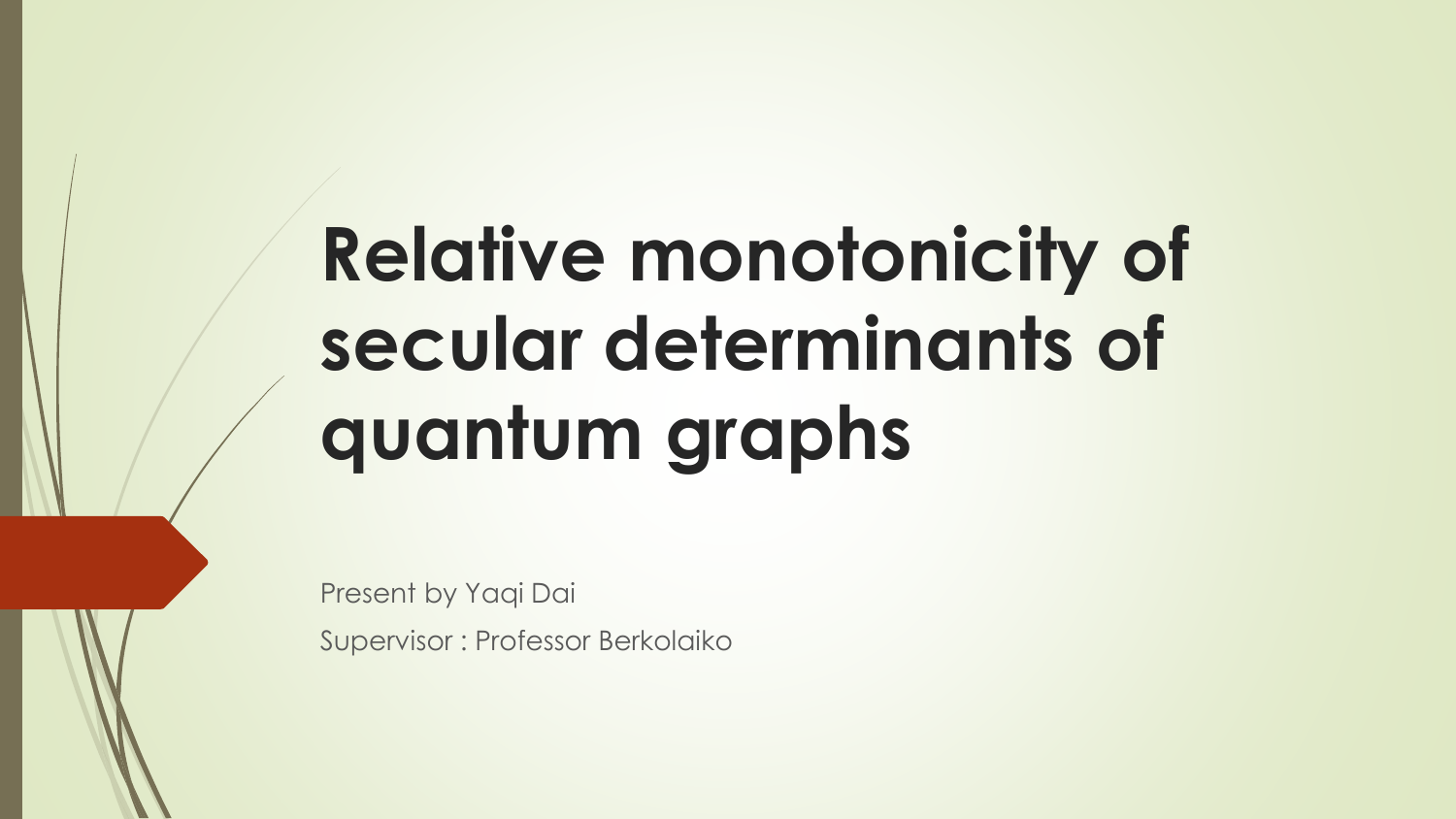# **Motivation**

- Quantum graph provides useful models for complex systems in the fields of natural science, engineering and social sciences
- In the long term, our project is to find a more efficient algorithm of computing eigenvalues of quantum graphs
- we conjectured that the secular determinants of quantum graphs are relatively monotonic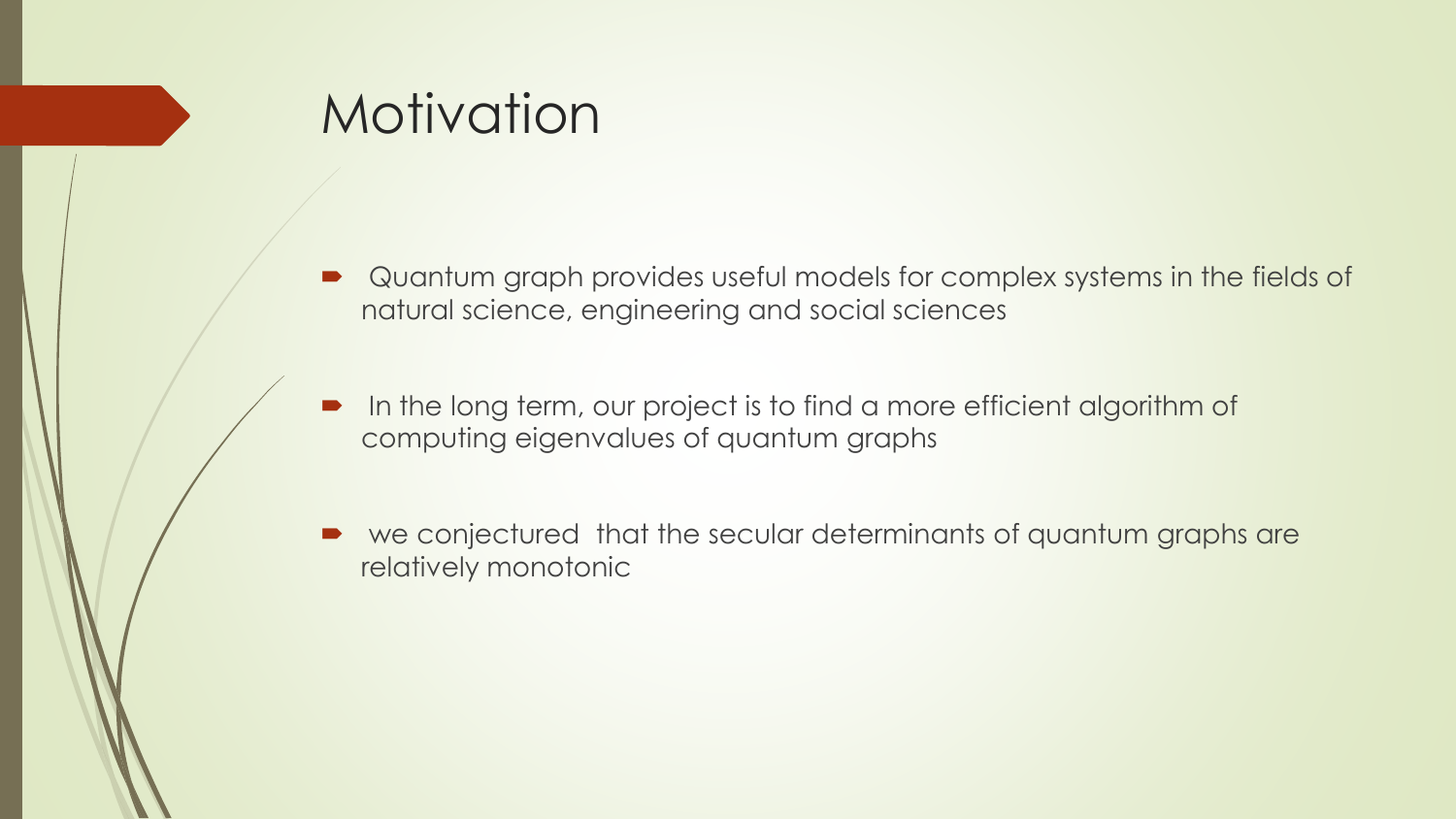# Background

**DEFINITION: Quantum graph (V,E) ,where V is the set of vertices and E is the set of edges, is a metric graph equipped with a Hamiltonian operator H (1) , accompanied by "appropriate" vertex conditions (2).**

eigenvalue equation for the Schrödinger operator:

$$
-\frac{d^2f}{dx^2} + V(x) \cdot f(x) = k^2 \cdot f(x)
$$

- (2) Vertex conditions:
	- Neumann condition:

 $f(x)$  is continuous on  $\mathsf \Gamma$  and at each vertex v one has  $\, \sum_{e \in E_{\bm v}}$  $df$  $dx_e$  $(v) = 0$ 

Dirichlet condition:

 $f(x)$  is continuous on  $\Gamma$  and  $f(v) = 0$ 

 $(1)$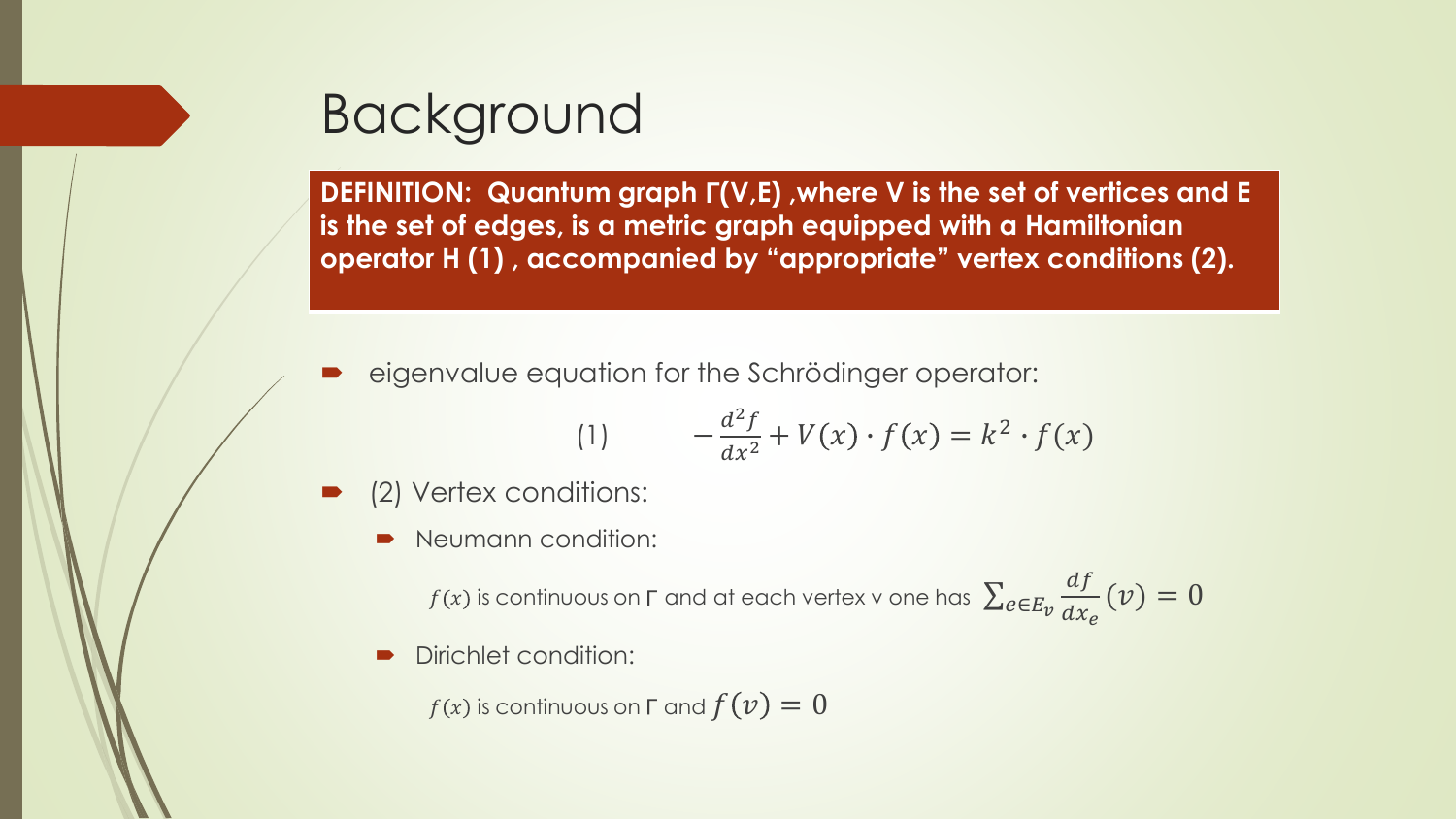# A trivial example: interval

 $A$   $B$  $\overline{L}$ 

**Figure 1. interval [0,L], Neumann condition on endpoints A,B, and 0 corresponding A ;** 

(1)  $V(x) \equiv 0;$ Solution for  $-f'' = k^2 f$  on L: (2)  $f(x) = C_1 \cos(kx) + C_2 \sin(kx)$ Apply vertex conditions: (3)  $f'(0) = 0$ (4)  $-f'(L) = 0$ we can solve eigenvalues:

(5)  $2=\left(\frac{\pi n}{l}\right)$ L  $)$ <sup>2</sup>,  $n \in N$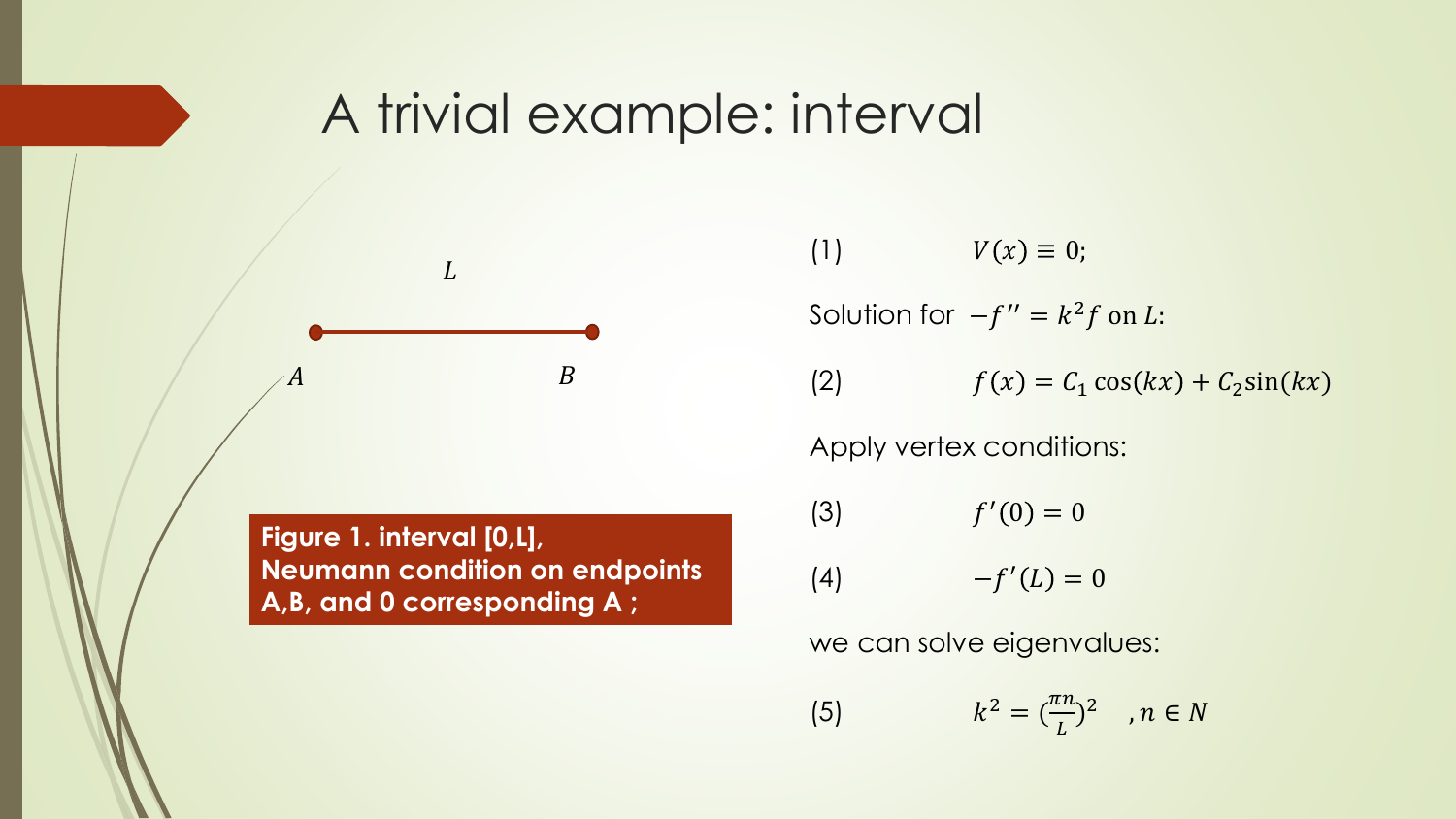#### Example: Lasso graph



Figure 2.  $\Gamma$ (V,E) Lasso graph  $V = \{A, B\}$  ;  $E = \{[0, L_1], [0, L_2]\}$  where 0 **corresponding connected point ; Neumann condition on vertices**

Solution for  $-f'' = k^2 f$  on  $L_1, L_2$ :

(6) 
$$
f_1 = a_1 \cdot e^{ikx} + a_{\overline{1}} \cdot e^{ik(L_1 - x)}
$$

$$
f_2 = a_2 \cdot e^{ikx} + a_{\overline{2}} \cdot e^{ik(L_2 - x)}
$$

Apply vertex condition:

(8) 
$$
-f_1'(L_1) = -ika_1e^{ikL_1} + ika_{\overline{1}} = 0
$$

(9) 
$$
f'_1(0) + f'_2(0) - f'_2(L_2) = 0
$$

(10) 
$$
f_1(0) = f_2(0) = f_2(L_2)
$$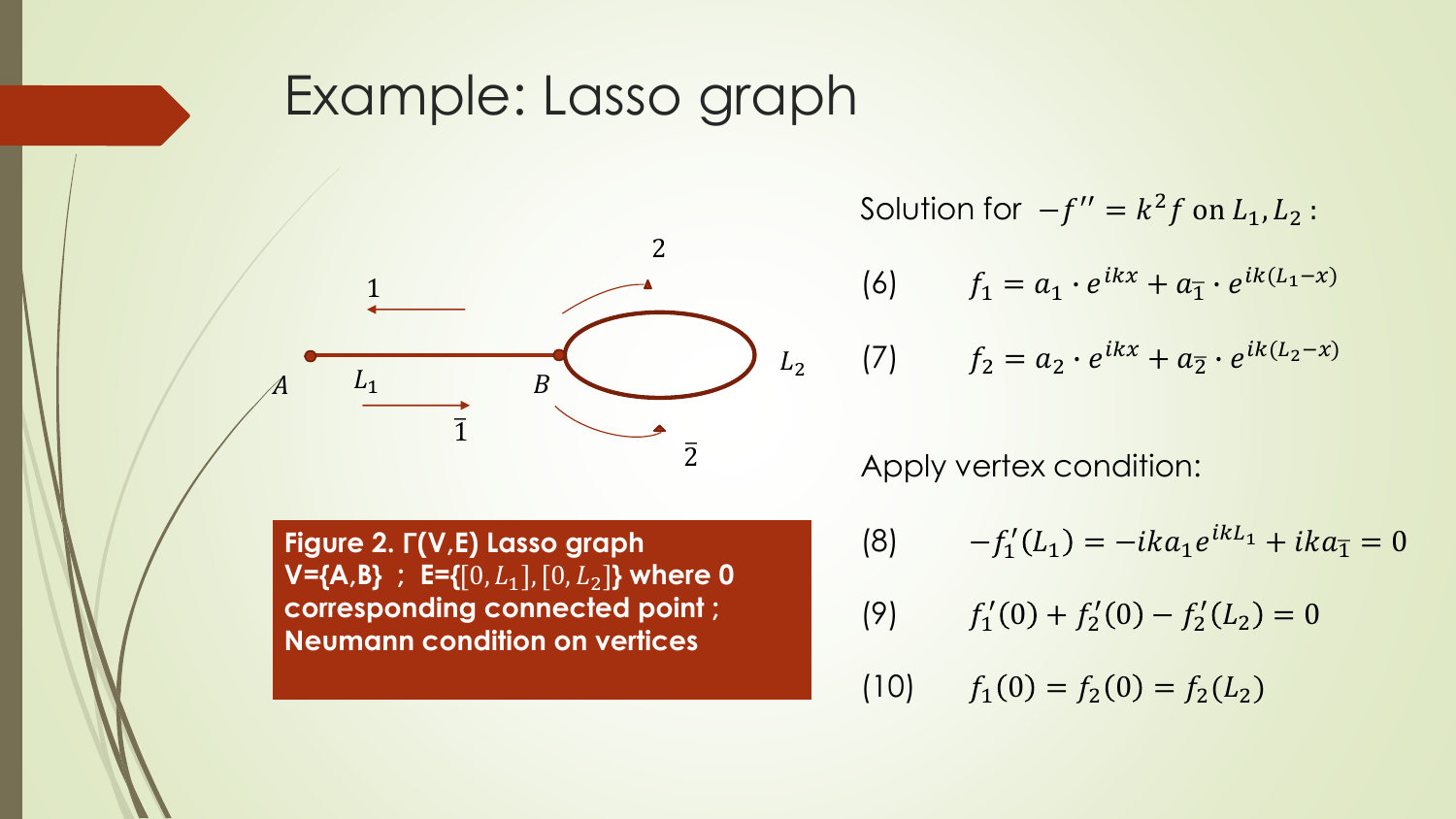### Example: Lasso graph



Figure 2.  $\Gamma$ (V,E) Lasso graph  $V = \{A, B\}$  ;  $E = \{[0, L_1], [0, L_2]\}$ **where 0 corresponding connected point ; Neumann condition on vertices**

We get the system (11)  $a_1 = -\frac{1}{3}$  $\frac{1}{3}a_{\overline{1}}e^{ikL_1} + \frac{2}{3}$  $\frac{2}{3}a_2e^{ikL_2} + \frac{2}{3}$  $\frac{2}{3}a_{\overline{2}}e^{ikL_2}$ (12)  $a_{\bar{1}} = a_1 e^{ikL_1}$ (13)  $a_2 = \frac{2}{3}$  $\frac{2}{3}a_{\overline{1}}e^{ikL_1} + \frac{2}{3}$  $\frac{2}{3}a_2e^{ikL_2}-\frac{1}{3}$  $\frac{1}{3}a_{\overline{2}}e^{ikL_2}$ (14)  $a_{\overline{2}} = \frac{2}{3}$  $\frac{2}{3}a_{\overline{1}}e^{ikL_1}-\frac{1}{3}$  $\frac{1}{3}a_2e^{ikL_2} + \frac{2}{3}$  $\frac{2}{3}a_{\overline{2}}e^{ikL_2}$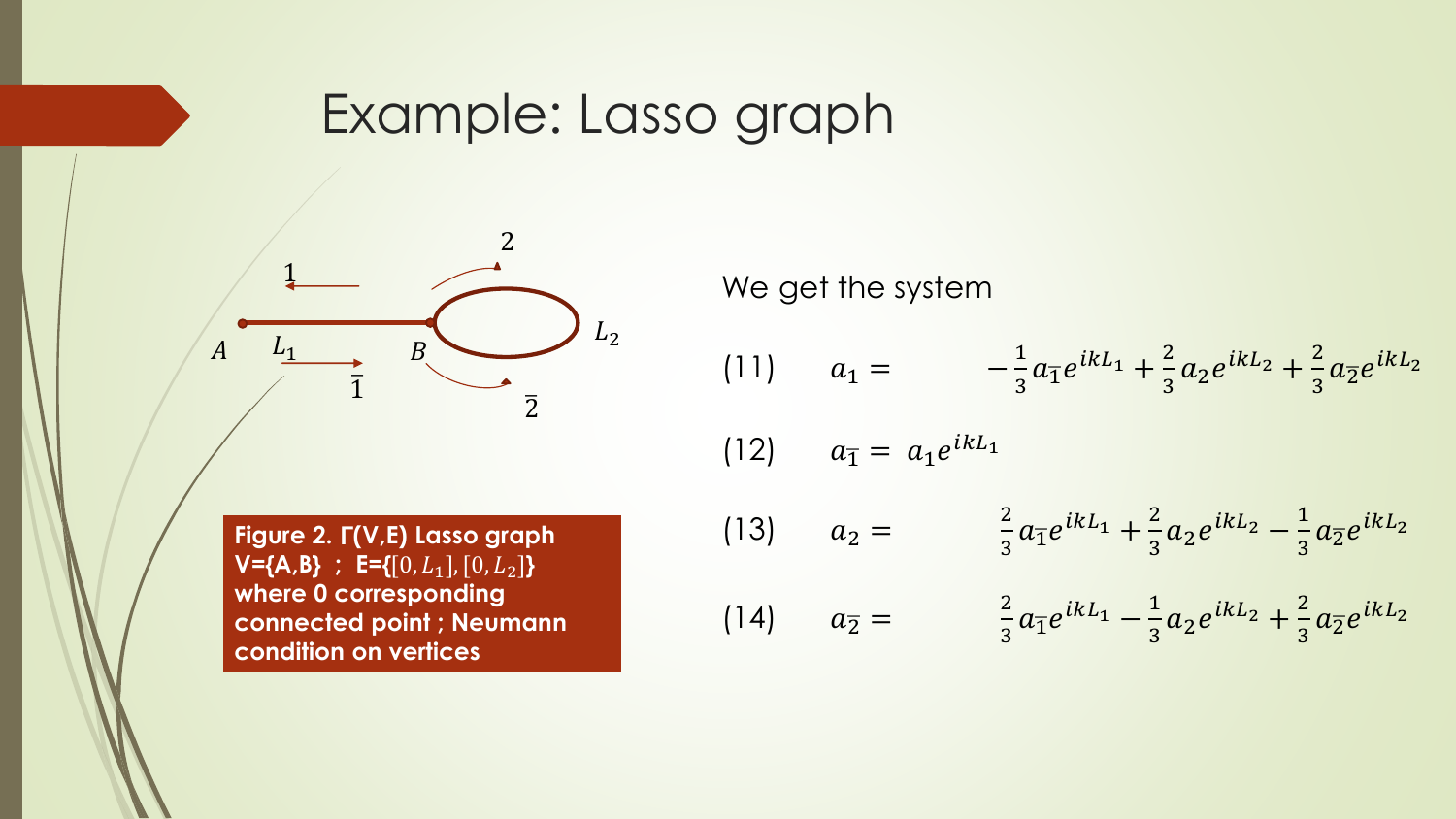### Example: Lasso graph



**Figure 2.**  $\Gamma$ **(V,E) Lasso graph**  $V = \{A, B\}$  ;  $E = \{[0, L_1], [0, L_2]\}$ **where 0 corresponding connected point ; Neumann condition on vertices**

The system can be written as:



 $k^2$ ( $k \neq 0$ ) is the eigenvalue of the graph iff  $det(I - SD(k)) = 0$ , we call the determinant **secular determinant**.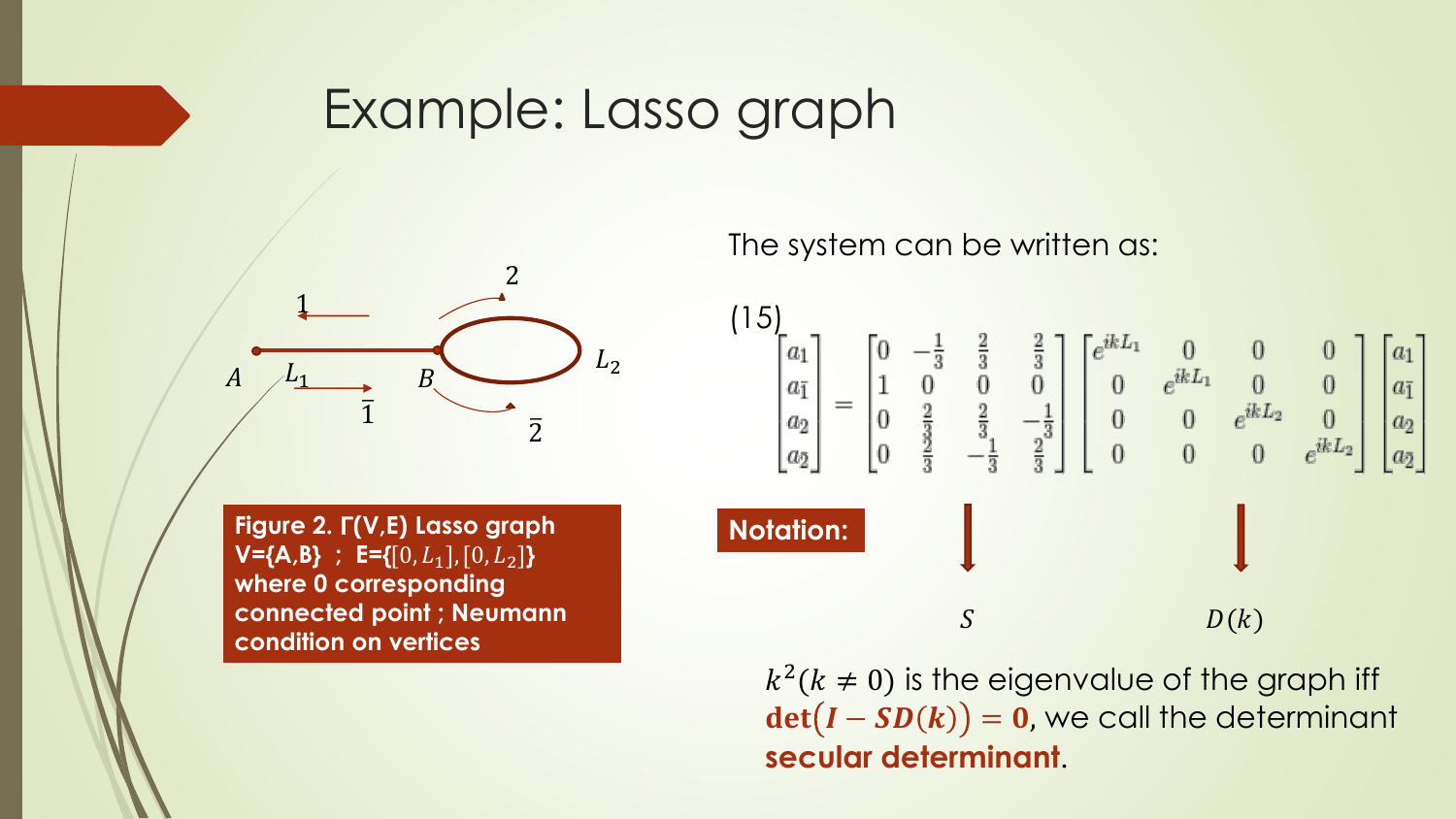#### Secular determinant (Neumann condition graph)

For the general Neumann condition graph  $\Gamma(V,E)$ , first consider the single vertex in **(V,E), which has d edges attach to it. Denote the length of j-th edge is**  ,

the solution on j-th edge:

(16) 
$$
f_j = a_j \cdot e^{ikx} + a_{\bar{j}} \cdot e^{ik(L_j - x)}
$$

Apply the vertex condition:

(17) 
$$
\sum_{j=1}^{d} a_j - \sum_{j=1}^{d} a_{\bar{j}} e^{ikL_j} = 0
$$

Figure 3. a vertex with Neumann condition c

(18) 
$$
a_j + a_{\bar{j}}e^{ikL_j} = a_l + a_{\bar{l}}e^{ikL_l}, \text{ for } \forall l, k \in \mathbb{N}^* \text{ and } l, k \leq d
$$

By (16)&(17)&(18) we solving  $a_n$  for  $1 \le n \le d$ :

(19) 
$$
a_n = -a_{\bar{n}}e^{ikL_n} + \frac{2}{d}\sum_{j=1}^d a_{\bar{j}}e^{ikL_j}
$$

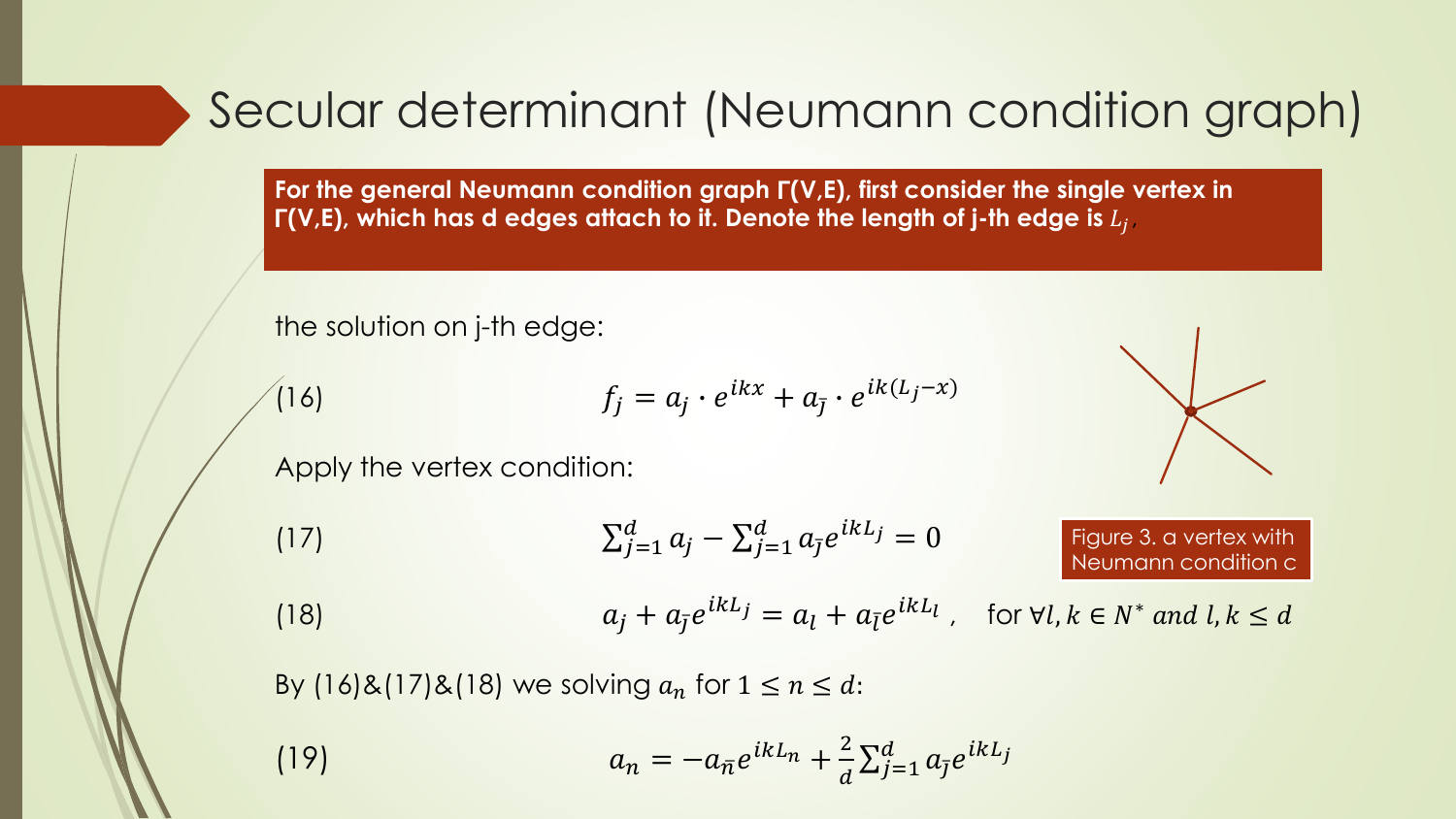#### Secular determinant (Neumann condition graph)

 $\boldsymbol{b}$ 

Then we consider the whole graph  $\Gamma(V,E)$ 

 $\overline{b}$ 

In the 2|E|-dimensional complex space, with dimensions indexed by the directed edges. we get  $2|E| \times 2|E|$  matrix S and D(k)for  $\Gamma(V, E)$ :

(20)  
\n
$$
D(k)_{b,b} = e^{ikL_b}
$$
\n
$$
S_{b',b} = \begin{cases}\n\frac{2}{d} - 1 & \text{if } b' = \overline{b} \\
\frac{2}{d} & \text{if } b' \text{ follows } b \text{ and } b' \neq \overline{b} \\
0 & \text{otherwise}\n\end{cases}
$$

The secular determinant is  $\det(I - SD(k))$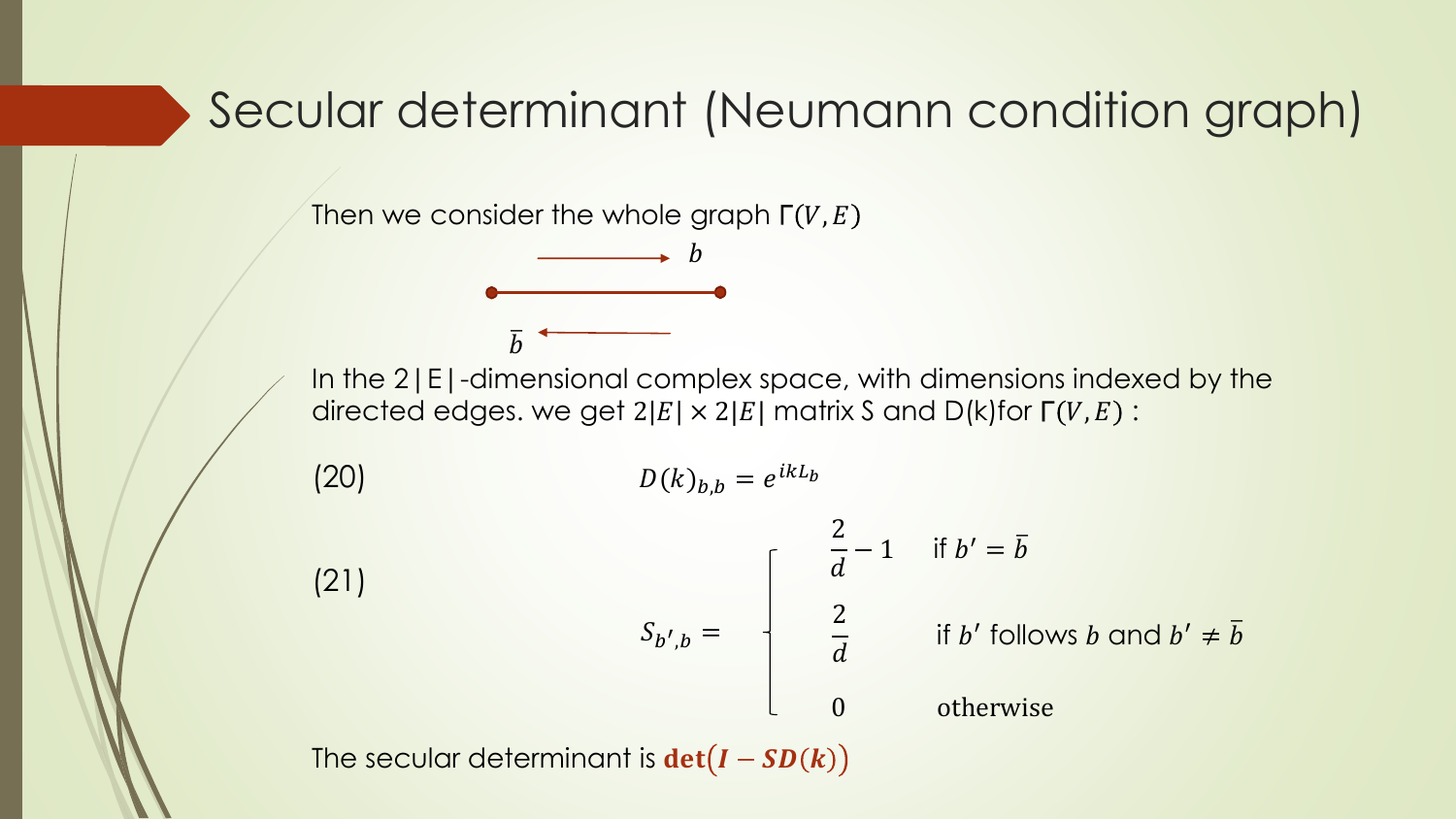# Proposal

 Change a vertex condition (Neumann condition to Dirichlet condition ) e.g.



#### **Conjecture:**

Define a quantum graph  $\tau$  with Neumann condition on its vertices, obtained the quantum graph  $\tau'$  by changing one of the vertices condition to Dirichlet condition. Define  $f(k) =$ det( $I-S_{\tau}D_{\tau}(k)$ )  $\det(I-S_{\tau'}D_{\tau'}(k))$ , and f(k) has negative derivatives except the location where  $k^2$  is eigenvalue of  $\tau'$  .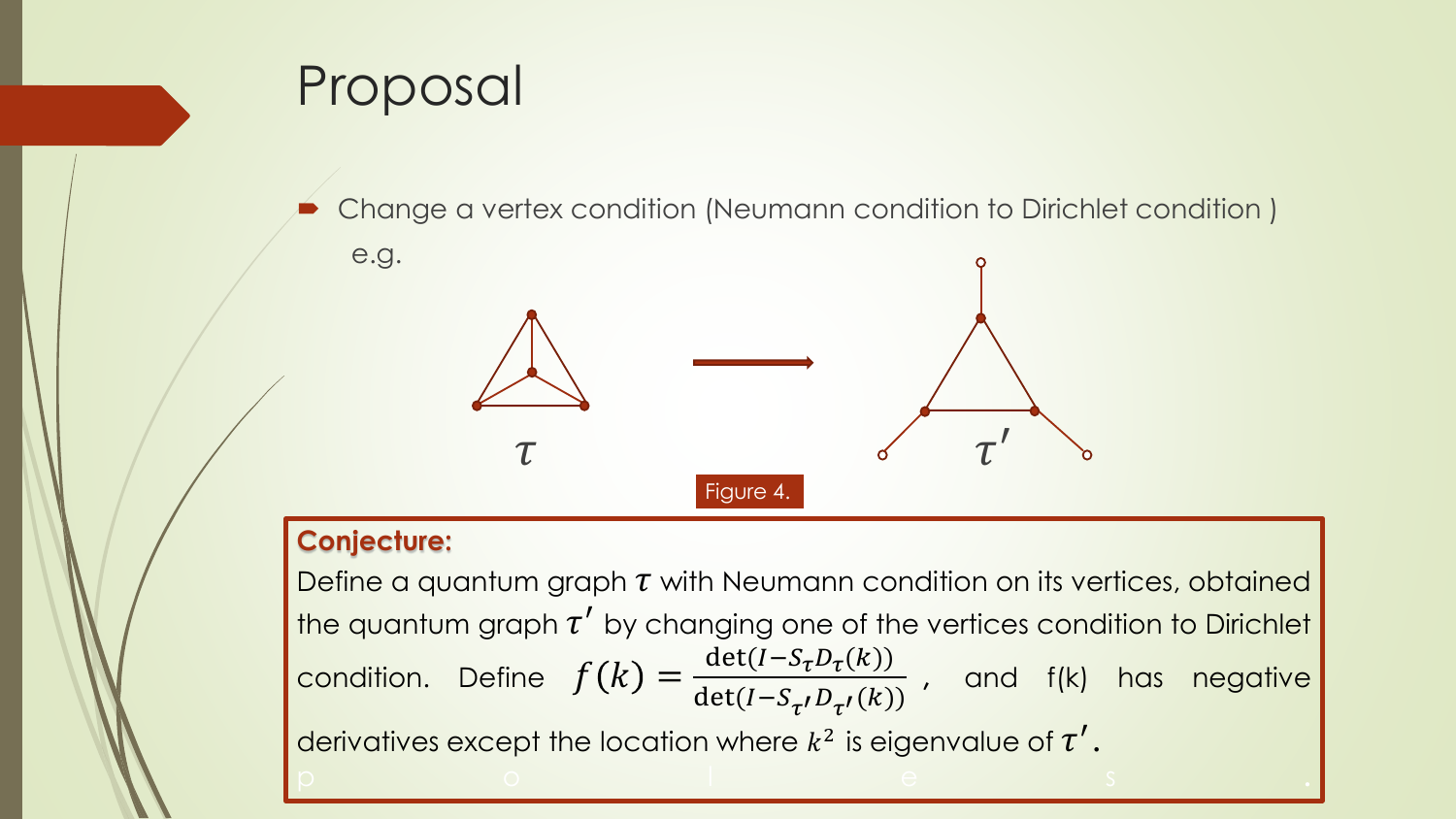### **Application**



Graph 1. part of the graph for  $f(k)$ 



There is only one eigenvalue lies between two poles and the derivative is always negative. Using Secant Algorithm can easily solve this eigenvalue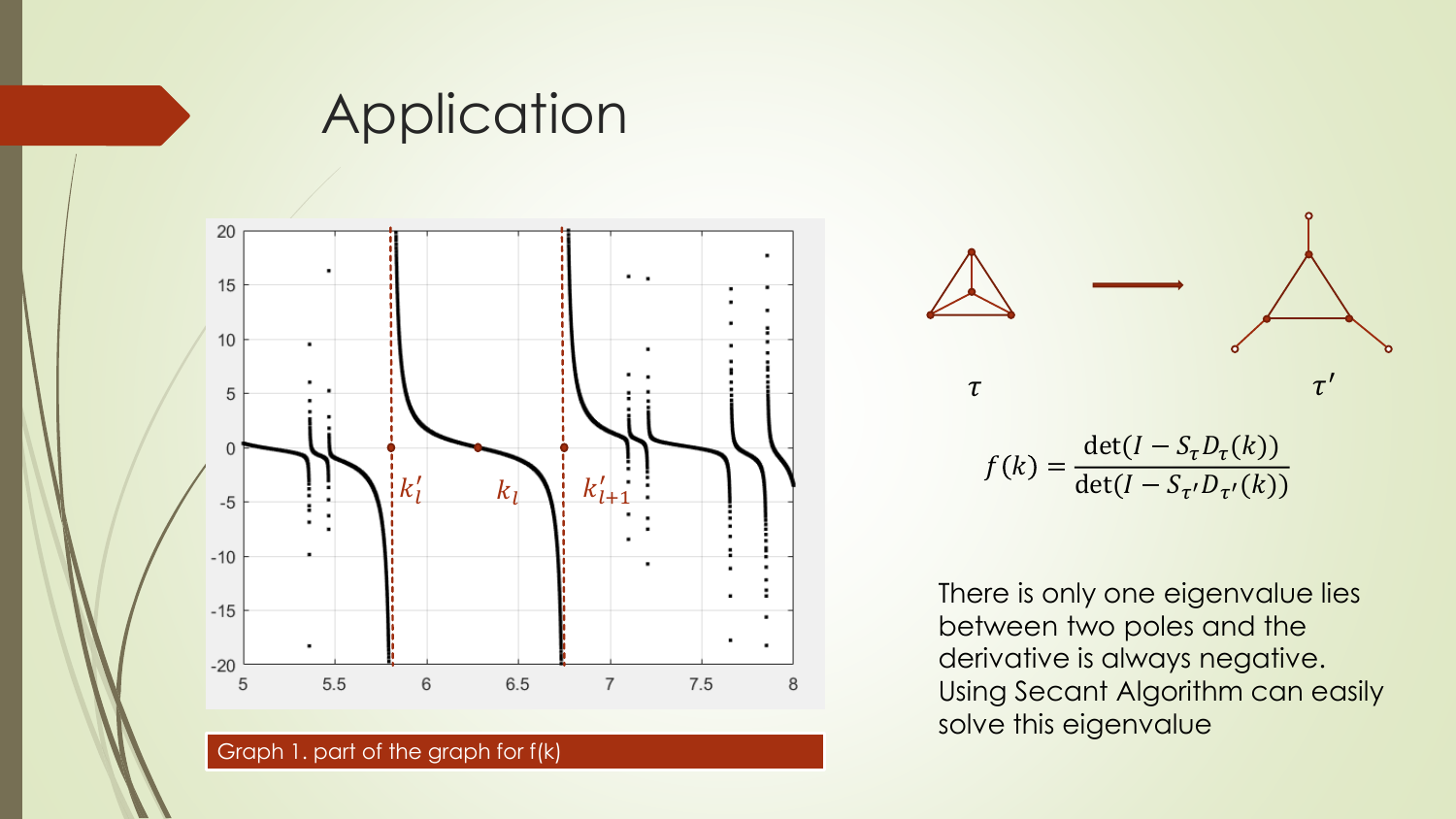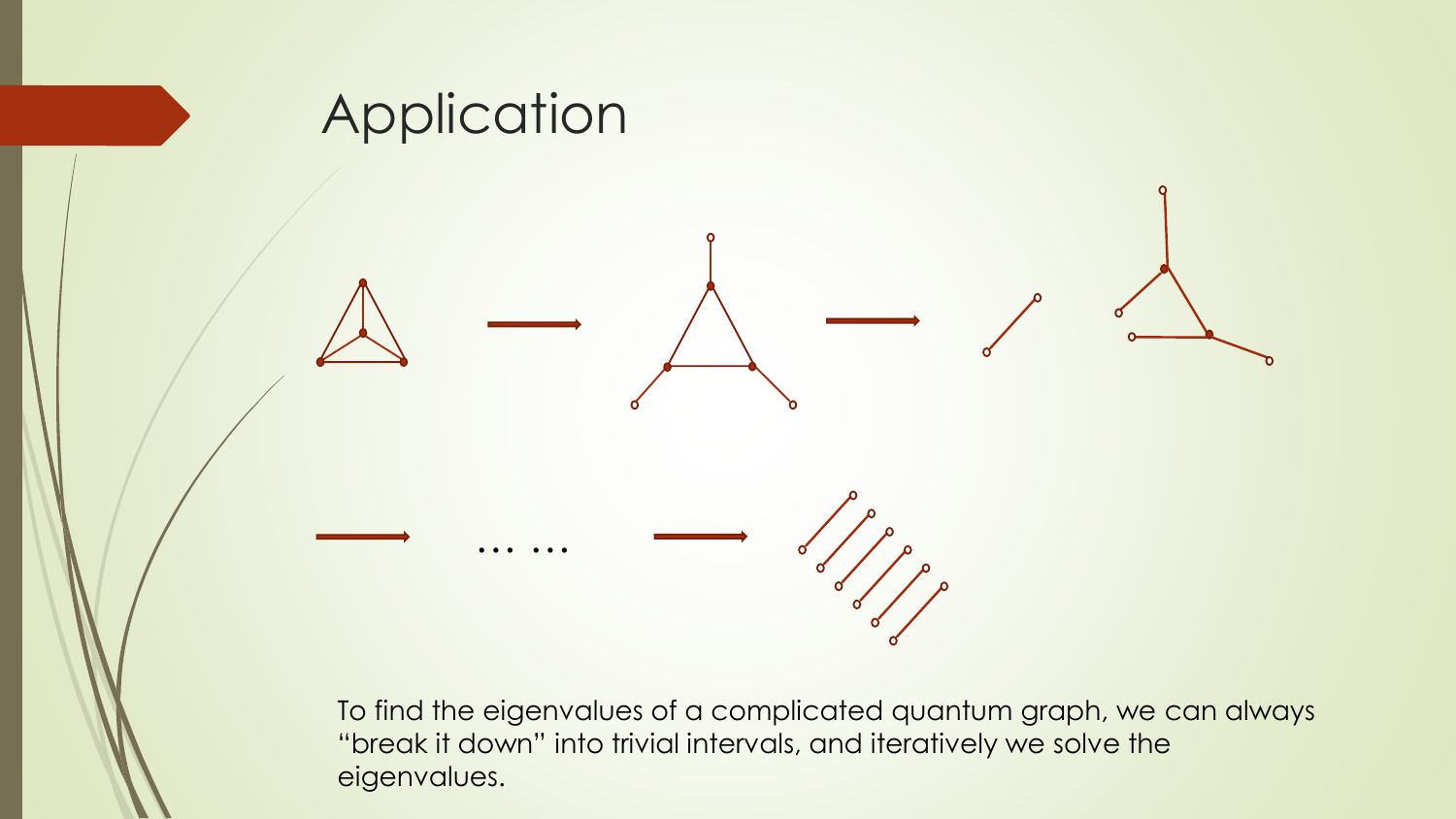

# Acknowledgement



Supervisor: Professor Berkolaiko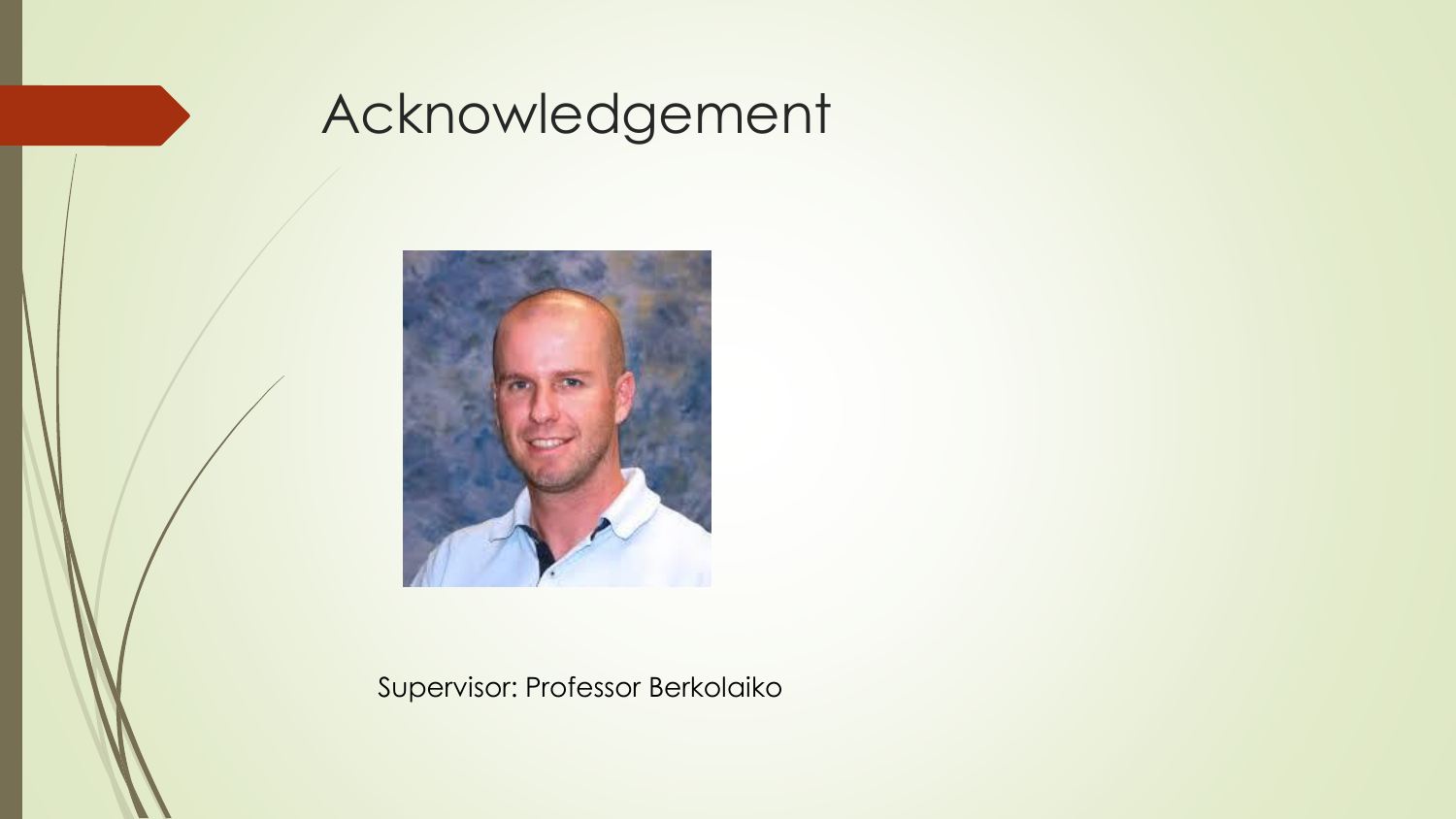# An analogous result in the case of matrix

#### Theorem:

Define a vector  $\vec{V} \in \mathcal{C}^n$ , obtained matrix B by  $B = \vec{V} \cdot \vec{V}^T$ , for any real Hermitian matrix  $A \in C^{n \times n}$ , we have the function  $f(\lambda) = \frac{\det(A+B-\lambda I)}{\det(A-\lambda I)}$  $det(A - \lambda I)$ has negative derivatives except for the locations *λ* is the eigenvalue for A.